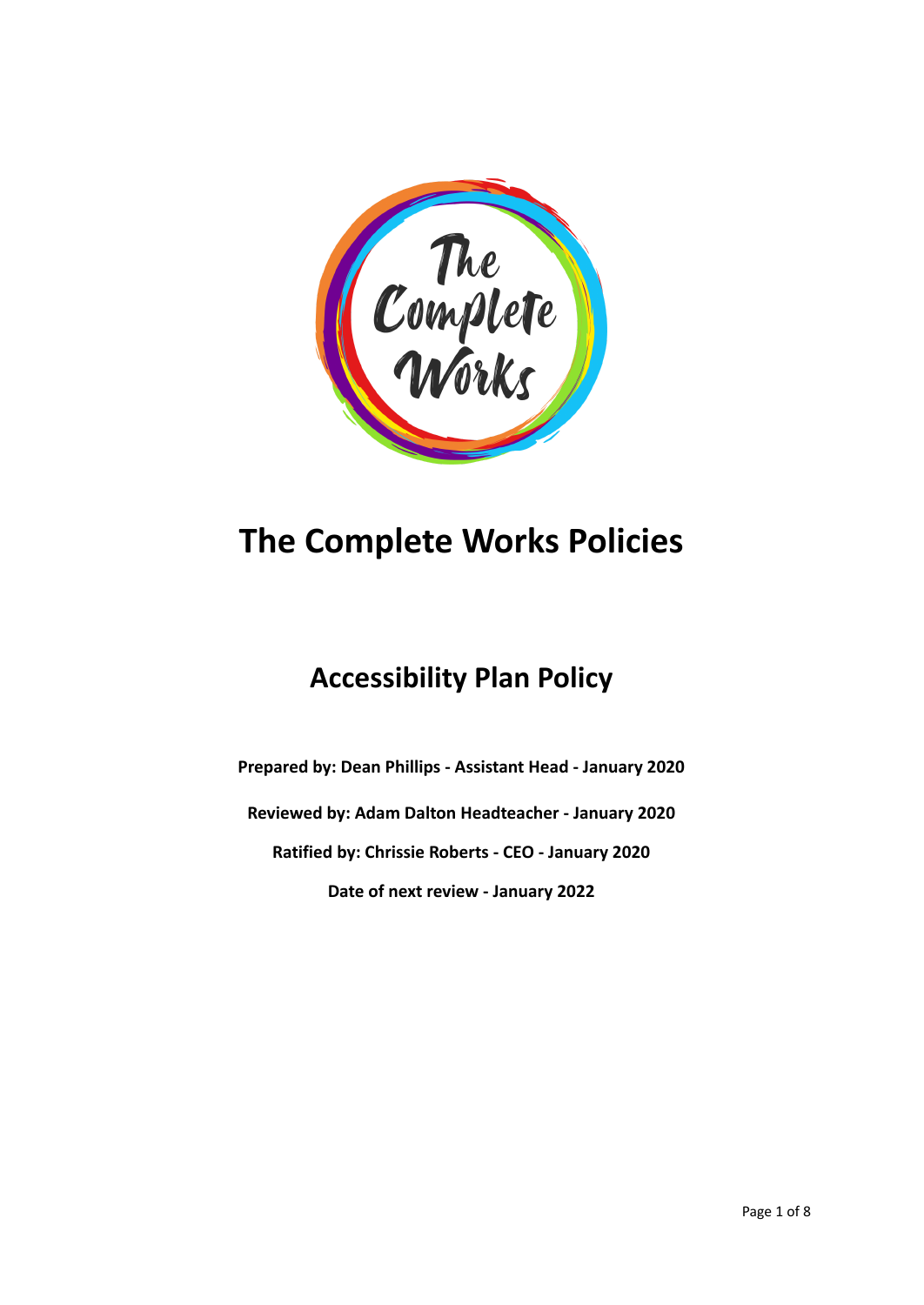

# Accessibility Plan Policy

This policy is designed to cover the accessibility policy for the following 4 key areas of the school:

- **● Access to the Curriculum**
- **● Access to Pastoral Support**
- **● Site Accessibility**
- **● Access to information**

At The Complete Works we are committed to providing premises that are suitable and sufficient for all educational purposes and give access to a broad and balanced curriculum for all students, irrespective of need or ability. This is in compliance with the Equality Act (2010).

# Definition of someone who has a disability

*"Substantial and long-term adverse effect" on their ability to carry out normal day-to-day activity"* (Equality Act 2010).

The Complete Works aims to treat all stakeholders, including students, prospective students, Trustees and other members of the school community favourably and wherever possible takes reasonable steps to avoid placing anyone at a substantial disadvantage. The school aims to work closely with disabled students, their families and any relevant outside agencies in order to remove or minimize any potential barriers to learning, which puts them at a disadvantage, but allows them to learn, achieve and participate fully in school life.

The Complete Works is active in promoting positive attitudes to disabled people in the school and community and in planning to increase access to education for all disabled students.

As part of the schools continued communication with parents, carers and other stakeholders we continually look at ways to improve accessibility through data collection and discussion.

# **Access to the curriculum**

All teachers are provided with training in all areas Special Educational Needs. Training is given during the staff induction period, and then throughout the year with regards to specific needs. All students have an Individual Education Plan that supports staff to make sure the student is able to access the curriculum.

At TCW we educate students across all 4 areas of needs and support them as follows.

# Communication and Interaction:

This area includes speech, language and communication needs (SLCN), which could mean difficulties with speech production, the understanding of language, the expression of language or a combination of all three. It also includes difficulties with the social use of language.

Children with a diagnosis of autism or autistic spectrum disorders, including Asperger's syndrome, have needs in this area.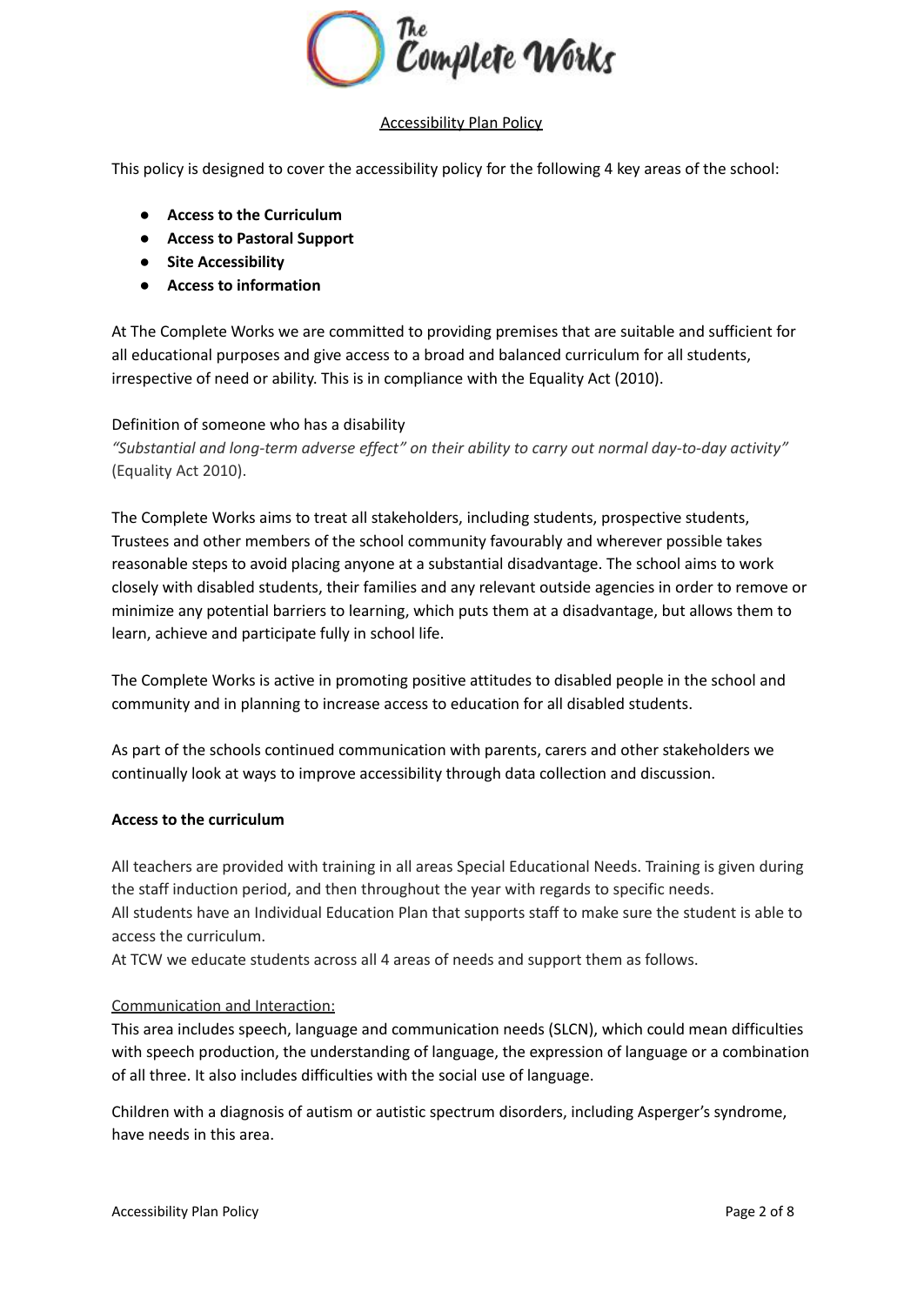

Children with communication and interaction difficulties may or may not also have learning difficulties.

All students access their education in either 1:1 or small group settings - staff tailor their lessons so that students are able to communicate effectively and access the curriculum. Some of the ways they achieve this are by:

- Encouraging children to question when they do not understand something
- allowing for more thinking time
- allowing for more response time
- where possible making use of visual information
- ensuring there are no visual distractions
- keeping background noise to a minimum
- encouraging children to repeat instructions
- allowing to respond not necessarily verbally
- breaking down instructions into smaller components
- stressing key words and using slightly exaggerated intonation
- using gestures or simple signs
- using short clear sentences
- modeling accurate pronunciation
- use of Sentence starters

# Cognition and Learning:

This area includes general learning difficulties (which may be moderate or severe), profound and multiple learning difficulties (PMLD) and specific learning difficulties (SpLD).

A diagnosis of 'moderate learning difficulties' (MLD) is often achieved by scoring between 55 and 70 on an IQ test; the term 'moderate' is somewhat misleading, and many children are categorised on the school census as 'MLD' when they are just attaining lower than the national average.

'Severe learning difficulties' usually includes diagnoses such as Down Syndrome and other genetic conditions; these children would have IQ scores lower than those with MLD.

Children with PMLD are almost all taught within special schools, and as the name suggests, their needs are the most profound.

SpLDs include: dyslexia (difficulties with reading and spelling), dyscalculia (difficulties with number and calculation), and dyspraxia (or 'developmental coordination disorder' - difficulties with motor planning). People with one or more SpLDs have a 'spiky profile' of attainment, with areas of strength (sometimes very high) and areas of need.

All children in this category have a form of learning difficulty. Some of the ways staff support students to access the curriculum are by:

- The use of pictures, diagrams, mnemonics and any other supportive techniques to help organisation and sequencing
- extra work on phonics
- displaying key words for each topic accessible for the child to see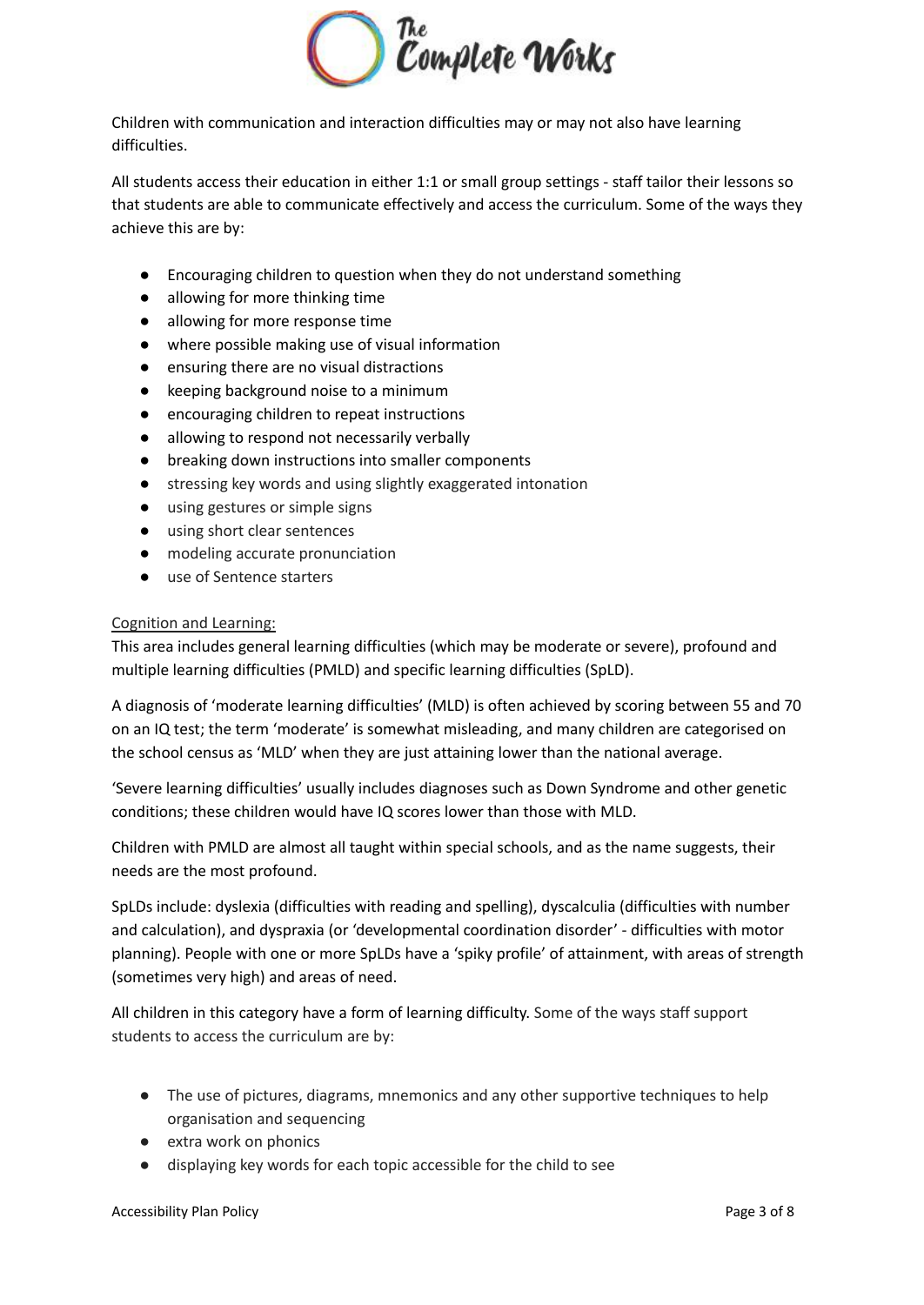

- break down words with more than one syllable
- use mind maps
- ask the child to read aloud any instructions in text
- use a recording device to take notes where appropriate
- allow for a wide use of learning methods such as visual, kinesthetic, or auditory
- provide plenty of positive feedback
- use pastel coloured paper to avoid glare (different colours work better for different children)
- use a blank strip of card to block out text to support with reading
- use physical objects when adding, subtracting, dividing and multiplying
- use examples of connecting math to real life
- use visual aids
- draw pictures to support with number problems
- always review skills before moving on to another
- assign manageable amounts of work
- only give one task at a time do not give over complicated worksheets.

#### Social, Emotional and Mental Health:

Challenging behaviours are displayed for many reasons, which may be indicative of underlying mental health difficulties (such as anxiety or depression), or emotional issues (such as disordered attachment).

Some children have disorders such as ADHD (Attention Deficit Hyperactivity Disorder) or ADD (Attention Deficit Disorder) which affect how they behave.

It is crucial to look for the underlying causes of any difficulties with behaviour and/or emotional state, and aim to support these, rather than just dealing with the presenting behaviour.

For some children with SEMH difficulties, the nature of these difficulties will mean that they have learning difficulties, either temporarily or in the long term.

Some of the ways we support students with SEMH to access the curriculum are:

- Make sure you get the child's attention before you give instructions. Use the child's name If they are touch sensitive
- use simple language
- try using visual clues or symbols with words
- give the child time to process information after you have given instructions
- try using timers when completing work, be wary that this may panic some children and it may not be appropriate
- avoid non literal language such as metaphor, sarcasm and idioms
- try to include demonstrations, activities and pictures People with an ASD often find visual information extremely helpful
- try and relate new topics to the child's experience, specifically when talking about emotions
- teach the same concept in a variety of ways. For example, addition can be taught using fingers, objects and numbers
- create a quiet, distraction free learning area, Noise, movement, bright colours may be difficult for some children
- have consistent classroom rules and routines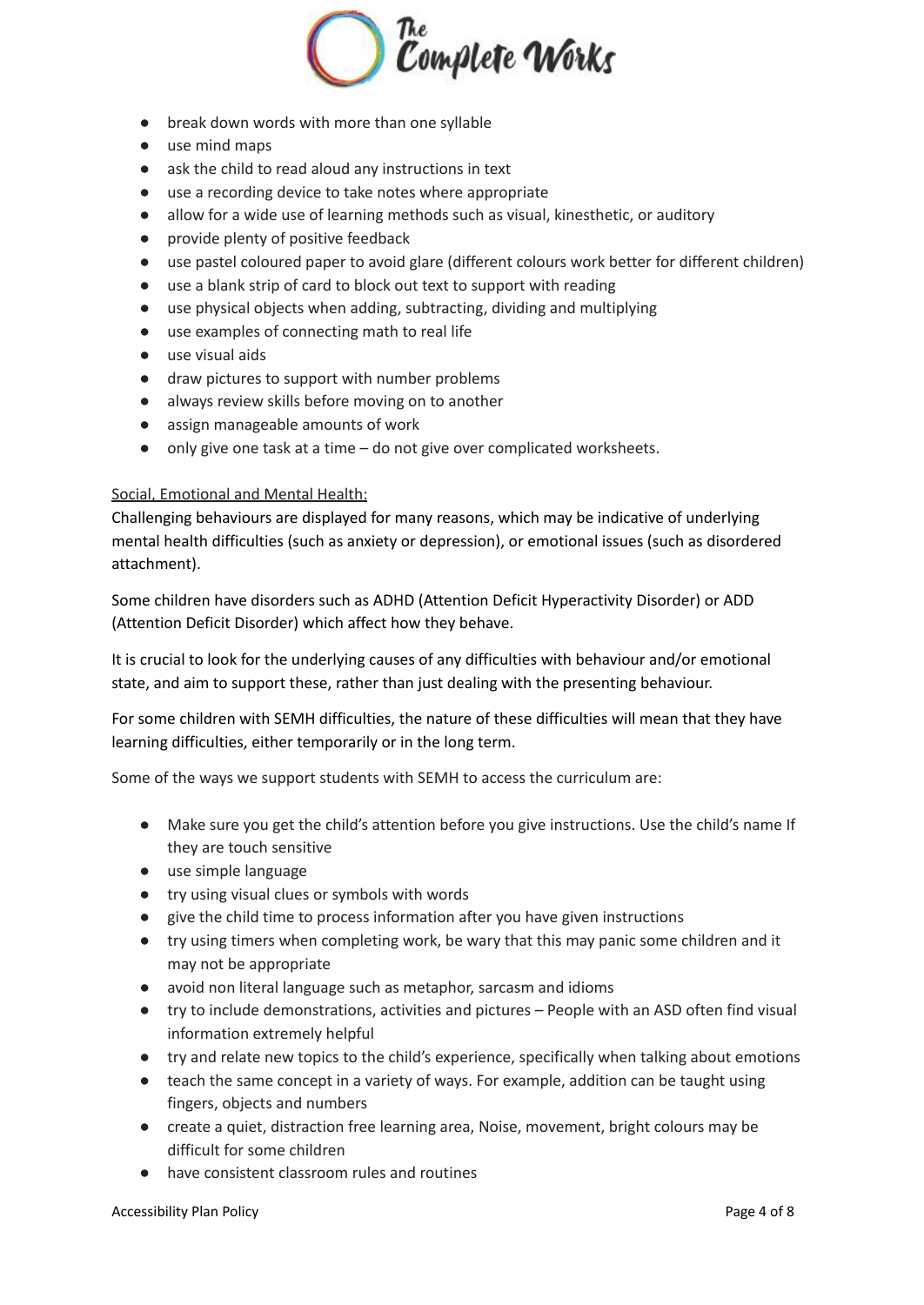

- visual timetables provide structure and can reduce anxieties
- spend time helping the child to develop social skills and to understand other people's feelings
- social stories (simple stories with the use of images to accompany words) can work very well to reinforce behaviour tactics for some autistic children.

# Physical and Sensory Needs:

This area includes sensory impairments, such as visual impairment (VI) and hearing impairment (HI), as well as physical disabilities such as cerebral palsy. Children with these disabilities will usually access support from the specific local team, which may be a combination of education and health services.

These children do not necessarily have 'learning difficulties', in that their cognitive functioning may be average or above; some children do have associated learning difficulties

Some of the ways we support students to access the curriculum are as follows:

VI:

- Try to establish eye contact. If necessary, encourage them to turn towards your voice,
- group work or demonstrations may need to be followed up on a one-to- one basis
- position yourself so that you can be easily seen. Avoid standing silhouetted against a window, Pupils should be seated away from glare and not facing windows
- avoid asking visually impaired pupils to share a book
- worksheets and photocopies need to be uncluttered
- allow more time for pupils to complete tasks
- bags, boxes, etc. need to be away from the line where people normally walk to allow access to frequently used resources.

HI:

- Speak clearly and naturally using whole sentences
- repeat what the other pupils are saying
- get as close to the student as you can
- face the student they need to see your face for expression
- don't cover your mouth
- where possible make use of visual information
- if hearing impairment is in one ear, be wary of this when seating and addressing the child. Speak with natural inflection but not too fast
- start with a couple of "gearing up to listen" words such as 'first' 'now' 'start' 'stop'
- seat the child near you
- avoid asking 'Did you hear me?' or 'Did you understand me?' Instead ask the child to repeat back or rephrase back instructions
- point out distracting sounds, this will give the child a better chance of ignoring it as the child may not be able to tell the direction of the sound or what it is
- reduce background noise.

# **Site Accessibility**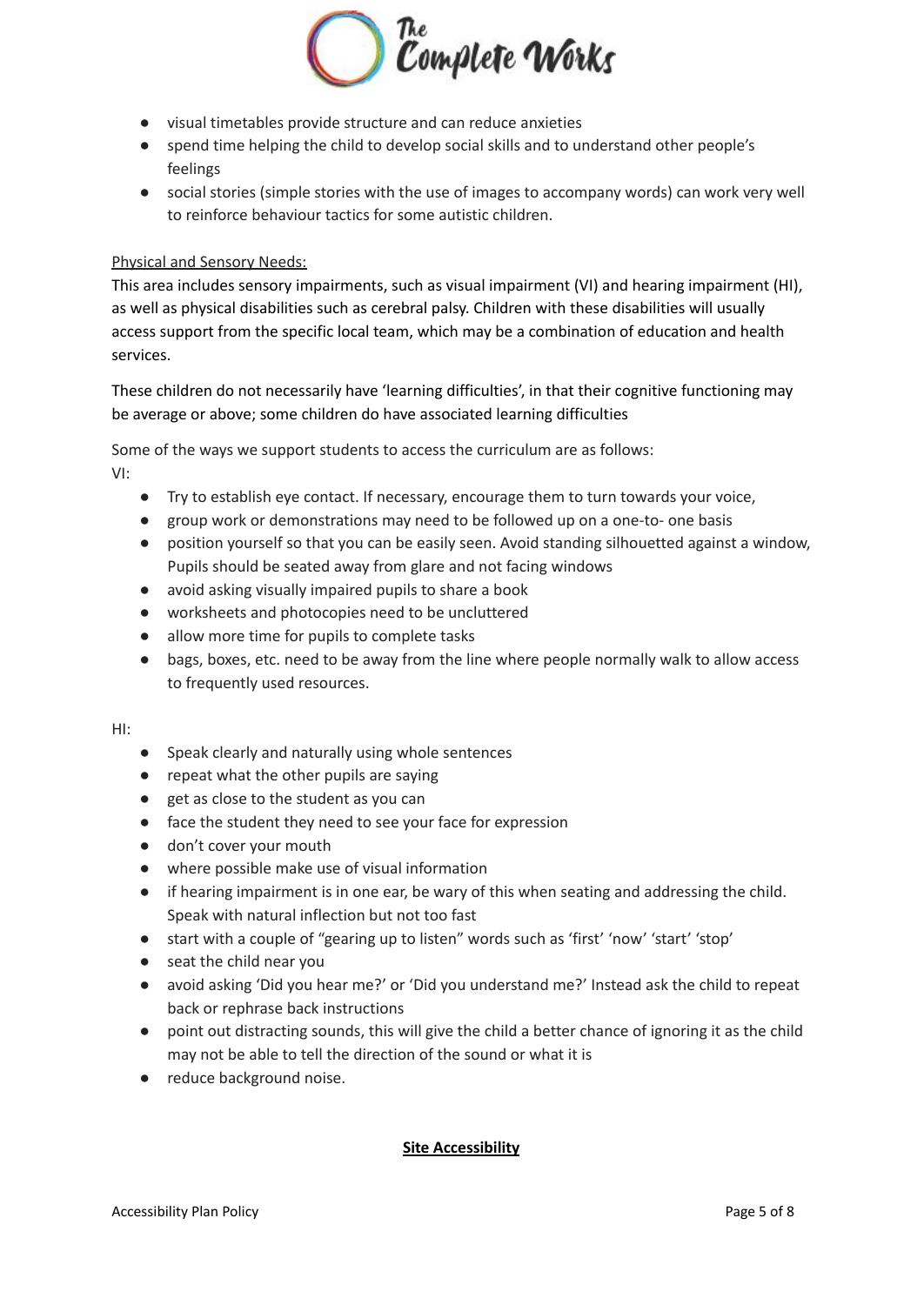

TCW has five sites regularly used by staff, students and visitors.

Bermondsey Salmon Centre 43 Old Jamaica Rd, London SE16 4TE

This centre has disabled access. The entrance is on the ground floor with no stairs and automatic sensor doors. TCW operates mainly on floors 2 and 3 and a lift is available to all floors.

In the event of an emergency evacuation the fire marshall will assist any disabled visitor with a safe evacuation.

Disabled toilets are available on ground floor and floor 2.

The Attlee Centre 5 Thrawl St, London E1 6RT

This centre has disabled access. The entrance is on the ground floor with no stairs. TCW operates mainly on the ground floor and floor 1. A lift is available to all floors.

In the event of an emergency evacuation the fire marshall will assist any disabled person with a safe evacuation procedure.

Disabled toilets are available off the main classroom and on the ground floor in the main building.

# Central Office

3rd and 4th floor, Universal House, 88-94 Wentworth Street, E1 7SA

The central office can be accessed from either the 3rd or 4th floor. There are two separate lifts that go to both floors. There is an internal staircase to travel between the two floors but the building lift can be used instead. Toilets with disabled access can be found on both floors within the office.

In the event of an emergency evacuation the fire marshall will assist any disabled person with a safe evacuation procedure. There are evacuation chairs on both floors.

The Creative Hub Ground floor, Universal House, 88-94 Wentworth Street, E1 7SA

The entrance to the hub is on the Ground floor and has one step, disabled access is gained with use of a portable ramp. There is a disabled toilet which is accessible by all students. The hub operates from one floor.

In the event of an emergency evacuation the fire marshall will assist any disabled visitor with a safe evacuation.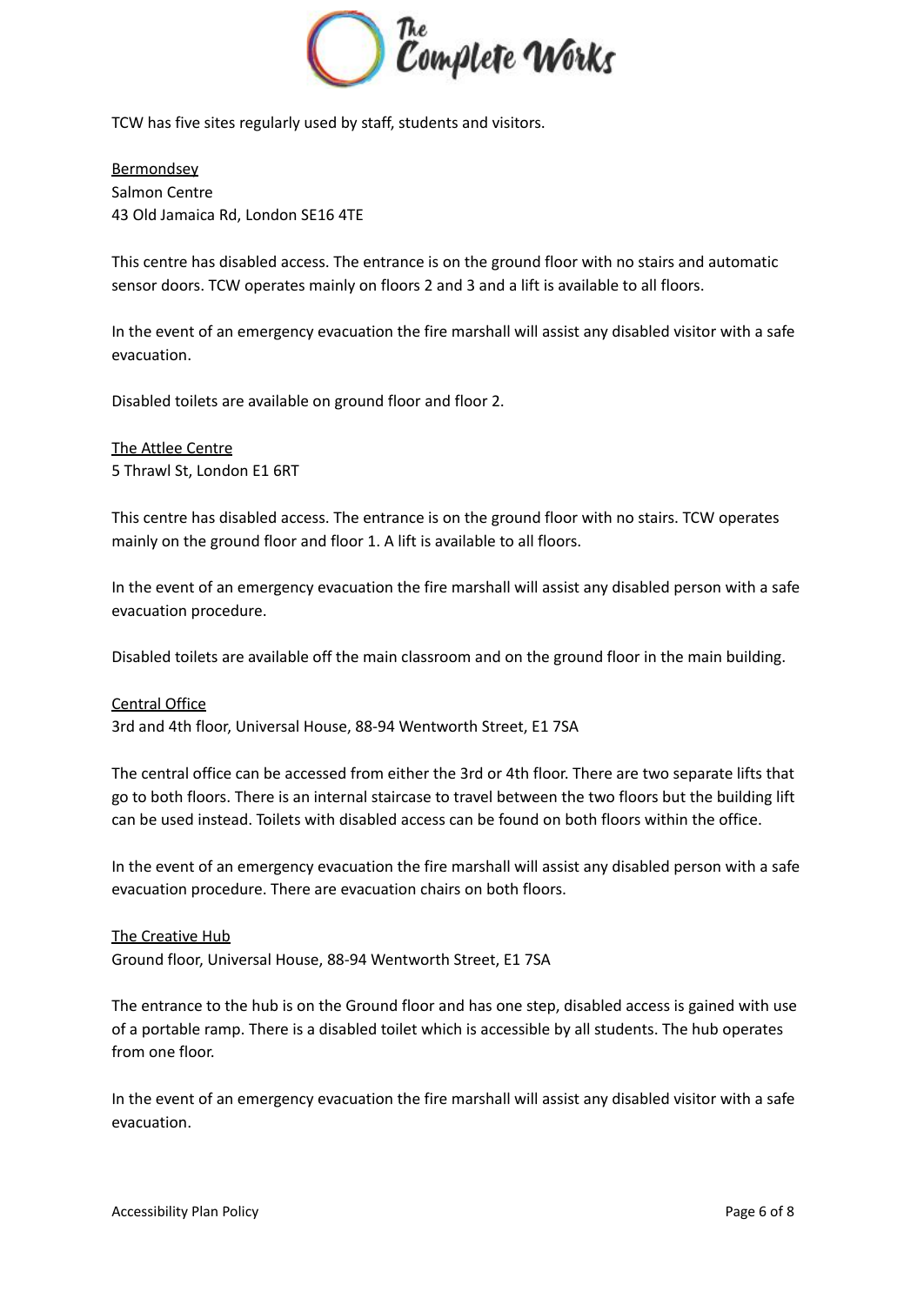

Shoreditch 38 Commercial Street, E1 6LP

The Shoreditch centre is not currently accessible to disabled persons. The entrance is up a small flight of stairs. Any training or education that is taking place that our disabled members of staff or students need to attend are held at one of our more accessible centres

# **Access to information**

This policy is written with guidance from the legislative framework for responding to requests for information under the statutory access regimes established by:

- the Freedom of Information Act (FOIA)
- the Data Protection Act (DPA)
- the Disability Discrimination Act
- the Equality Act (2010)

In addition TCW has its own policies on Data Protection and Complaints.

TCW aims to provide information in an accessible format and will respond to individual needs and requests as and when they arise.

Parents/carers may request copies of student files such as IEPs, ILPs, CAF referrals, meeting minutes etc. Parents/students may not be given access to records which contain information on other staff/students which would breach our Data Protection policy and the Data Protection Act. All requests should be made to the Headteacher.

TCW will seek support from outside agencies to provide information in simple language, symbols, large print, audiotape or Braille for students, prospective students or parents who have difficulty with standard forms of printed information.

TCW will also make information for parents available in a range of different formats, should the need arise and be aware of font size and legibility when producing written information. During parent's evenings and review meetings of students' performance at TCW, details are confirmed to parents as to how they can access information.

TCW will, if the need arises, aim to provide translation or interpreter services to ensure all parents/carers and students can access information for initial meetings or meetings throughout the year.

# Information provided by the school

- Half-termly reports written by the teachers of students to record progress.
- Feedback from their teachers, both verbal and written.
- Reviews from monitoring through IEPs, Pastoral Support Plans, TAC meetings and ILPs.
- Minutes from any annual reviews, CGM, CP conferences, internal meetings.